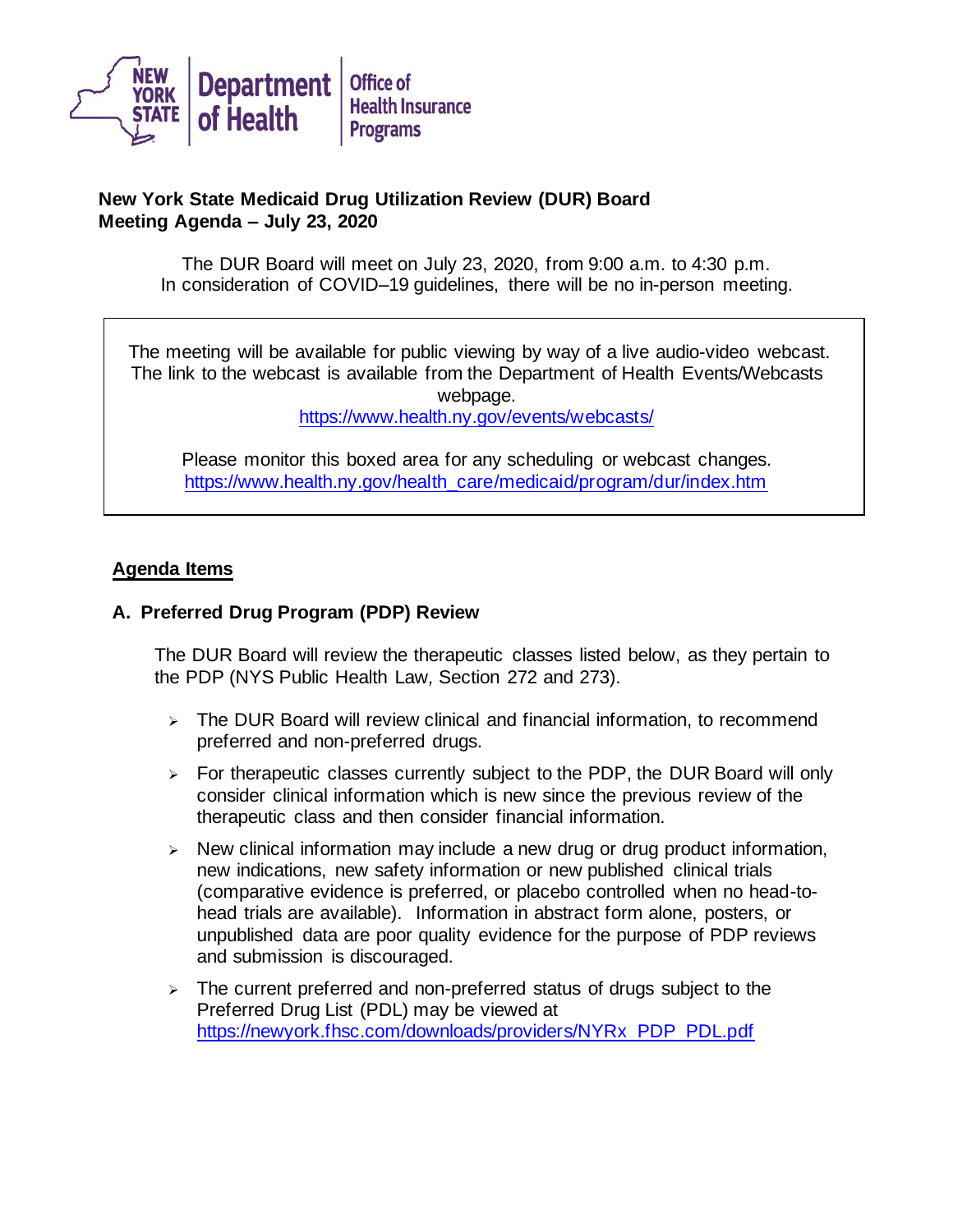- **1. Non-Steroidal Anti-Inflammatory Drugs (NSAIDs)** (Previous review date: 04/27/2016)
- **2. Hepatitis C Agents – Direct Acting Antivirals\*** (Previous review date: 10/19/2017) \* Includes a review of drug utilization and clinical criteria.
- **3. Central Nervous System (CNS) Stimulants** (Previous review date: 05/16/2019)
- **4. Acne Agents, Topical** (Previous review date: 04/27/2016)
- **5. Topical Steroids, High Potency** (Previous review date: 04/26/2018)
- **6. Glucagon-like Peptide-1 Agonists** (Previous review date: 04/26/2018)
- **7. Sodium Glucose Co-Transporter 2 (SGLT2) Inhibitors** (Previous review date: 04/26/2018)
- **8. Sulfasalazine Derivatives** (Previous review date: 04/24/2014)
- **9. Immunosuppressives, Oral** (Previous review date: 05/16/2019)
- **10. Phosphate Binders/Regulators** (Previous review date: 04/27/2017)

## **B. Drug Cap Review**

The DUR Board will review clinical and financial information for the following product which has been identified as contributing to pharmacy expenditures exceeding the Medicaid Drug Cap (NYS Public Health Law, Section 280) and if applicable, recommend a supplemental rebate target amount:

1. Spinraza (nusinersen)

The current preferred and non-preferred status of drugs subject to the Preferred Drug List (PDL) may be viewed a[t https://newyork.fhsc.com/downloads/providers/NYRx\\_PDP\\_PDL.pdf](https://newyork.fhsc.com/downloads/providers/NYRx_PDP_PDL.pdf)